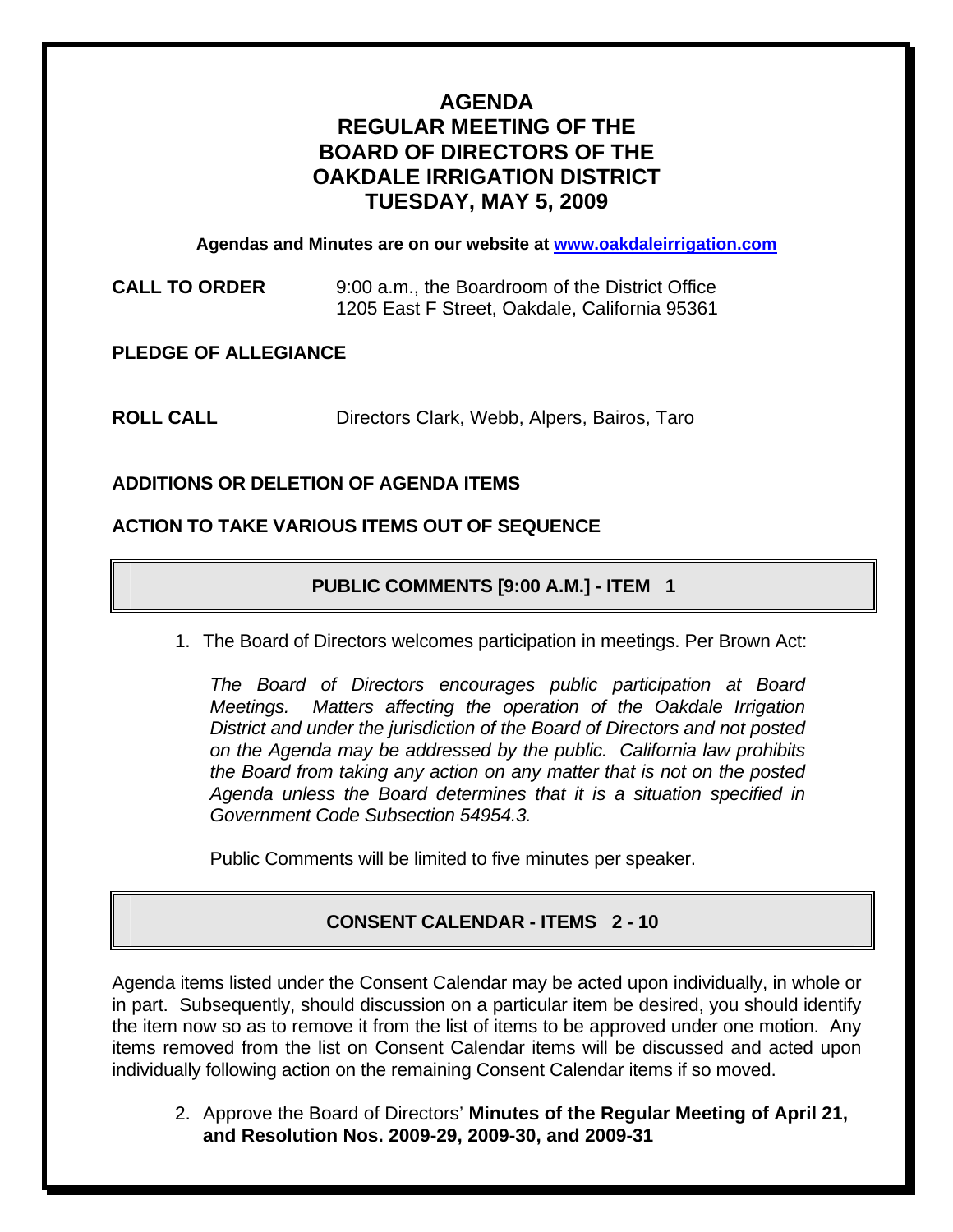- 3. Approve **Oakdale Irrigation District Statement of Obligations**
- 4. Approve **General Fund Transfer to Designated Reserve Accounts**
- 5. Approve **Purchase of New Pressure Washer from D&D Spray**
- 6. Approve **General Services Agreement for Dennis Wing Trucking**
- 7. Approve **Resolution Acknowledging South San Joaquin Irrigation District's Centennial**
- 8. Approve **Quitclaim of Tax Deed Rights of Way (APN: 132-047-067 Central California District Advisory Board Church of the Nazarene, a Corporation)**
- 9. Approve **Encroachment Agreement on the Raney Pump Pipeline (APN: 062- 015-015 – Lev)**
- 10. Approve **Encroachment Agreement on the Crane Pipeline (APN: 062-016- 016 – Lev)**

## **ACTION CALENDAR - ITEMS 11 - 13**

- 11. Review and take possible action on **Funding CalPERS Retirement Plan's Unfunded Liability**
- 12. Review and take possible action on **Draft 2009 Revised Budget**
- 13. Review and take possible action on **General Service Agreement for the Leasing of a Fleet GPS Tracking System**

# **DISCUSSION - ITEM 14**

14. Discussion on the Status of the 100-Year Celebration.

## **COMMUNICATIONS - ITEM 15**

- 15.**Oral Reports and Comments**
	- A. **General Manager's Report on Status of OID Activities**
	- B. **Committee Reports**